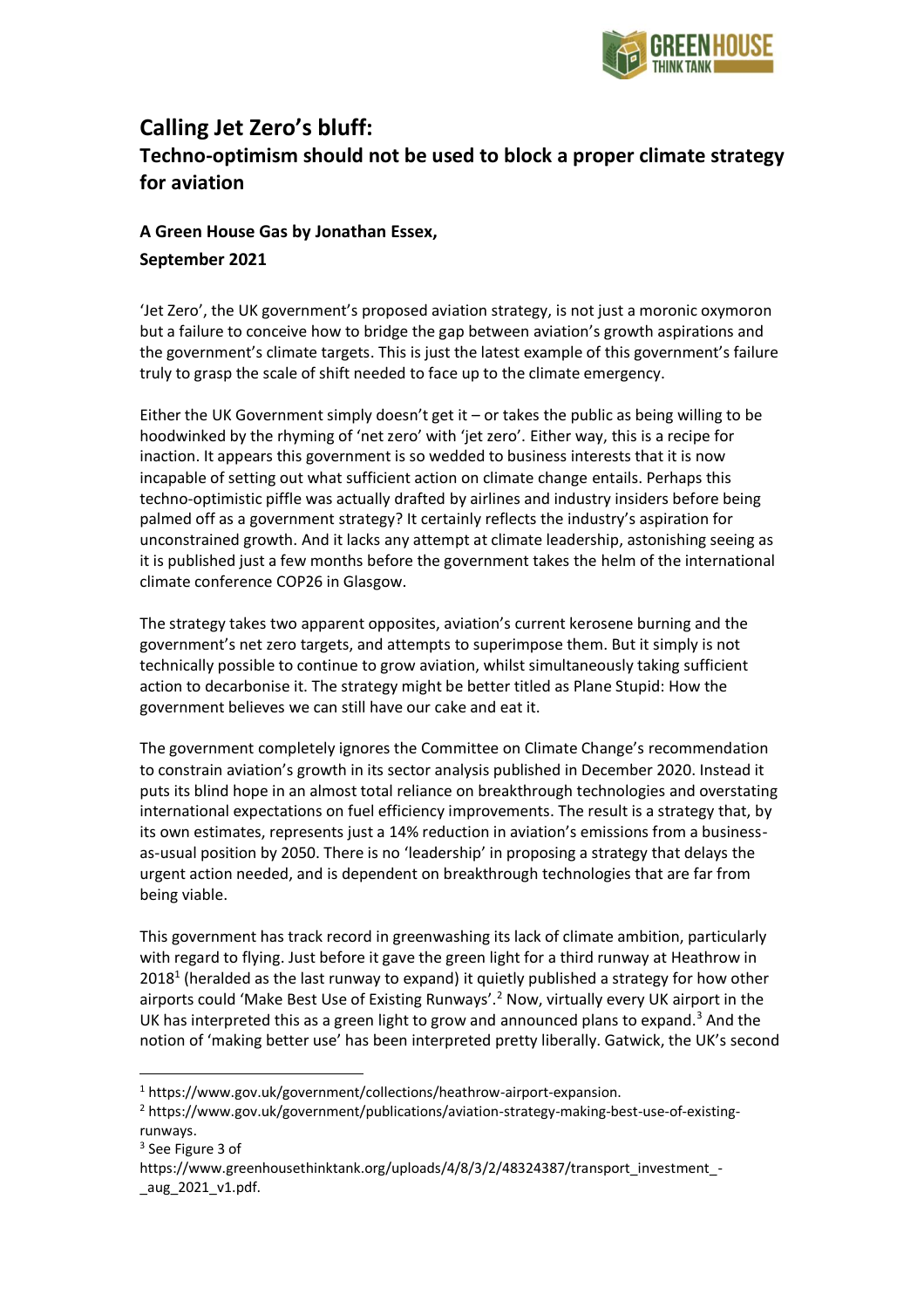

largest airport has just announced expansion plans that involve moving its existing emergency runway 12m sideways to turn it into a second runway.

So what has changed since the Government's June 2018 announcements? The IPCC published a special report on the impact of 1.5 $\degree$ C warming in October 2018<sup>4</sup> (which led to the formation of Extinction Rebellion and Greta Thunberg starting her school strike) and this year its devastating full peer-reviewed update on the latest climate science.<sup>5</sup> Public opinion has shifted reflecting this increased urgency. But Jet Zero signals the government's attempt to gloss-over the climate impacts of continuing its current aviation growth plans.

Instead a climate strategy for aviation is needed that accepts there is no viable 'technical solution' available to quickly reduce aviation's carbon footprint today. This point is picked up on by the aviation specialists at the Aviation Environment Federation<sup>6</sup> who highlight that even the International Energy Agency<sup>7</sup> have clearly stated what the UK government have clearly failed to grasp – that for aviation to be part of a net zero plan will require limits on demand growth and quite possibly a reduction in flying.

The main technical 'ambition' modelled relies on higher efficiency improvements based on a goal of the global aviation industry which has been critiqued as unachievable, not an evidence-based target. This alone undermines the strategy's credibility. And it is completely reliant on biofuels and electric and hydrogen powered planes, still to be proven yet alone compete on cost grounds with current fuels. Even this only halves aviation's emissions just before 2050. The heavy reliance on biofuels simply ignores how this might compete with food supplies globally, particularly as already locked-in climate change impacts on our ability to produce food and biofuel over the coming decades. And claiming 100% carbon savings from blending biofuels with kerosene whilst suggesting that 60% savings would be more realistic, along with the evidence paper's quoting the potential of using cooking oil, gasification or making fuel from plastics, all reduce its credibility yet further. Chip-fat powered planes – really?! - just imagine how many chip shops the UK would need just to power planes from Heathrow for one day! And gasification is a tricky technology to scale up and commercialise as it produces a mix of carbon monoxide (poisonous) and hydrogen (explosive) as a synthetic gas. Making jet fuel from burning household waste in this way is simply not credible. The attempted gasification of Surrey's household waste has just been mothballed as the plant failed in its commissioning, wasting some £40-100m in government subsidies.<sup>8</sup> And what of making fuel from un-recyclable plastics? Well, this causes the same emissions as burning fossil fuels and in any case the government's 25-year Environment Plan said that such 'single-use-plastics' would be phased out by 2042. Maybe the parts of the government responsible for aviation don't talk to those responsible for the environment? Or is it just the Ministers that don't see eye-to-eye?

Oh, and there is no mention that this approach, so relied on in this strategy, would not reduce the contrails of planes one iota – as burning biofuels, just like kerosene, will leave the same trails through the sky. These short-lived vapour contrails most likely at least double aviation's global warming impact. Their deadly effects are included in the government's

<sup>4</sup> See https://www.ipcc.ch/sr15/.

<sup>&</sup>lt;sup>5</sup> See https://www.ipcc.ch/report/sixth-assessment-report-working-group-i/

<sup>6</sup> See https://www.aef.org.uk/2021/07/16/net-zero-aviation-plan-government-pins-hopes-on-futuretechnologies-and-fuels-delivering-clean-growth/

<sup>&</sup>lt;sup>7</sup> Se[e https://www.iea.org/reports/net-zero-by-2050.](https://www.iea.org/reports/net-zero-by-2050)

<sup>&</sup>lt;sup>8</sup> See <u>https://www.getsurrey.co.uk/news/surrey-news/shepperton-eco-parks-long-awaited-19347487</u> an[d https://www.getsurrey.co.uk/news/surrey-news/surrey-county-council-starts-legal-20206224.](https://www.getsurrey.co.uk/news/surrey-news/surrey-county-council-starts-legal-20206224)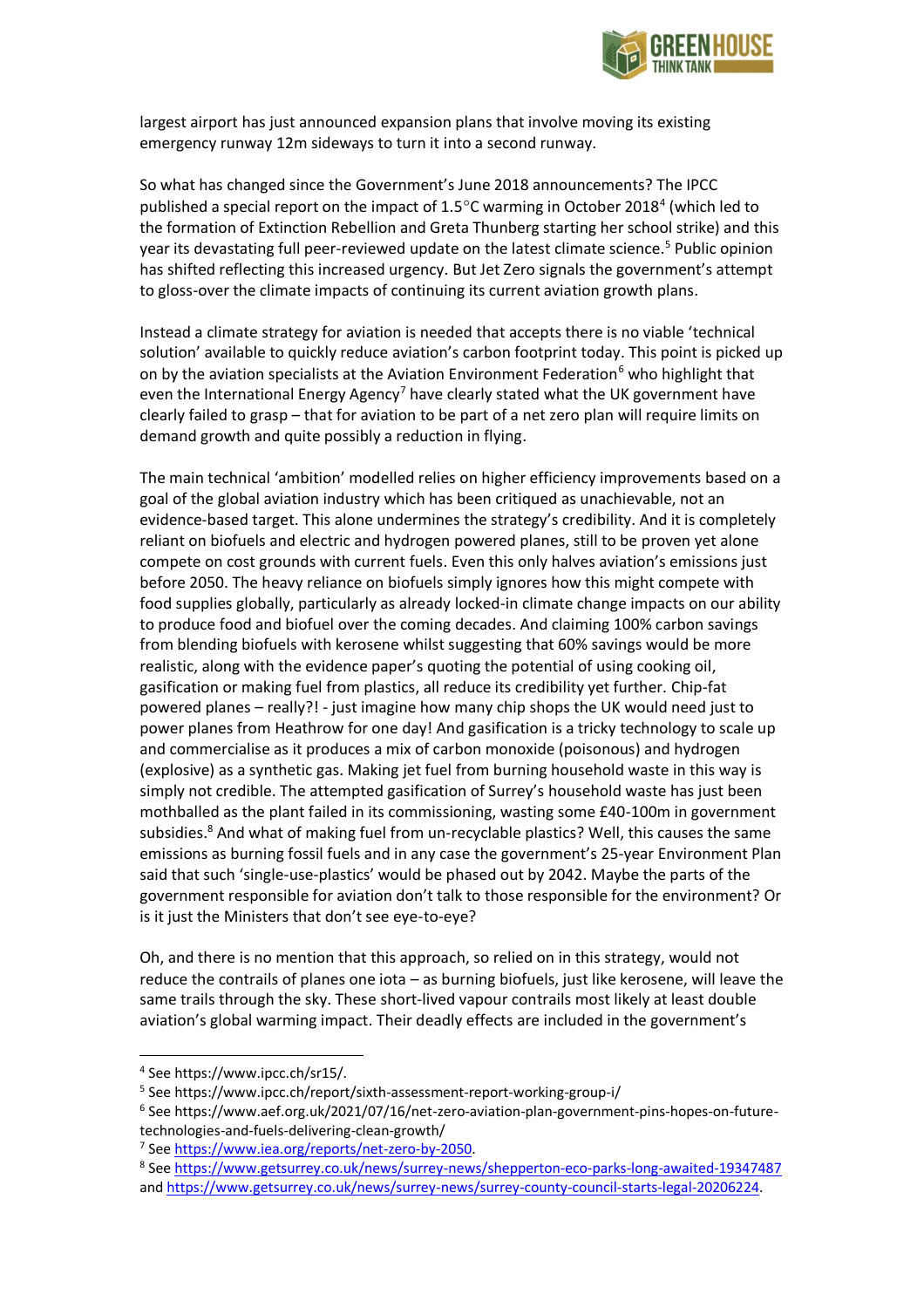

methodology for calculating the carbon footprint of business flights, $9$  but not in this aviation strategy.

The strategy carefully sets out the eye-watering costs of all its proposed techno-fixes, but no plans for shifting these costs to the aviation sector. This highlights the strategy's lack of any clear mandate or mechanisms to ratchet-up the cost of aviation fuel such that these alternatives, even if proven technically viable are commercially adopted.

But all of this dancing-on-the-head-of-a-pin misses the wider economic changes needed to decarbonise the UK economy. We must curtail the extent to which aviation (and shipping) lock the UK into global supply chains that command a vast transport and embodied carbon footprint not captured by the UK's carbon accounting. UK airfreight is responsible for some 11 million tonnes of CO<sub>2</sub> in 2019,<sup>10</sup> with predicted growth three-times that of passengers, and hardly dampened by Covid. But the direct or wider impact of airfreight is entirely absent – except for a picture of a Beluga freight Super Transporter in one of the images that peppers the strategy.

As well paying for infrastructure and Covid bailouts, the government provides an immense ongoing subsidy to aviation as VAT relief on fuel and air tickets - which far exceeds air passenger duty – totalling £8 billion in 2019.<sup>11</sup> This leaves the government with less money to spend elsewhere. And the surface transport investments will continue to be driven to accommodate more capacity to/from airports, rather than in making local areas sustainable.

In the construction sector, something built with inadequate support is often jokingly referred to being hung off 'sky hooks' - destined to collapse. Similarly, this strategy has no foundations. Its 'sky hooks' are the illusion that aeroplanes, even more of them, can fly around the world 24-7, whilst reducing their carbon emissions. It is the jet engines in these planes upon which the success or failure of this strategy really hangs. In a recent online lecture Professor Allwood of the UK FIRES sustainable technology research team almost laughed off the notion that it is easy to decarbonise a jet engine referring to them as basically like 'Bunsen burners in the sky'.<sup>12</sup>

Overall, it appears this strategy was not written with the intention of presenting scenarios that had a decent chance of success but as part of a PR exercise in the run-up to COP26, at which international aviation and shipping's zero climate agreement will no doubt come up. Instead the strategy appears to have just one clear goal – to claim publicly it is possible to carry on flying, even more frequently and further than we do now. And, at the same time (well actually about 20 years later) deal with (at least some, if a lot of other things happen) flying's carbon footprint.

<sup>&</sup>lt;sup>9</sup> The government states that the carbon footprint of business travel by air should generally 'incorporate a 90% increase in  $CO<sub>2</sub>$  emissions to approximate the indirect impact of non-CO<sub>2</sub> emissions from aviation (water vapour, contrails and NOx)'. See BEIS (2021) Government conversion factors for company reporting of greenhouse gas emissions.

[https://www.gov.uk/government/publications/greenhouse-gas-reporting-conversion-factors-2021,](https://www.gov.uk/government/publications/greenhouse-gas-reporting-conversion-factors-2021) Business Travel – Air tab.

<sup>&</sup>lt;sup>10</sup> Se[e https://www.greenhousethinktank.org/climate-emergency-economy.html.](https://www.greenhousethinktank.org/climate-emergency-economy.html)

<sup>11</sup> See footnote 38 of a Green New Deal for Gatwick report -

https://www.greenhousethinktank.org/uploads/4/8/3/2/48324387/a\_green\_new\_deal\_for\_gatwick. pdf. £8 billion is an updated calculation based on the Full Fact methodology from 2012 (https://fullfact.org/news/does-government-subsidise-airlines-10-billion/).

<sup>12</sup> https://www.greenhousethinktank.org/event-july-2021.html.